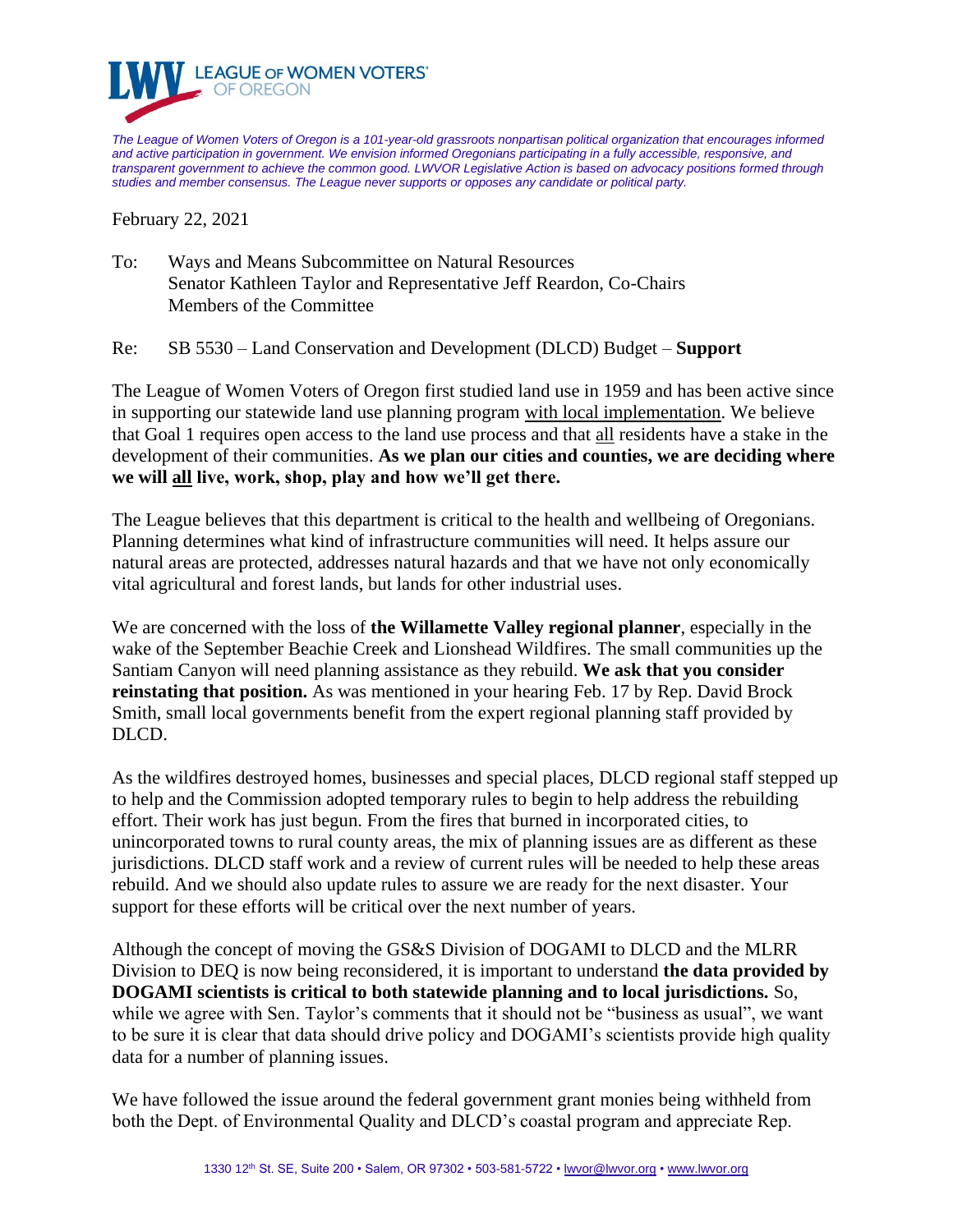Holvey's attention to this issue. We have worked with the Dept. of Forestry and this legislature to address increased riparian buffers in forested areas, to repair, replace or remove legacy logging roads and to address aerial spraying that can pollute our coastal rivers and streams. **Until action is taken either by the legislature or the Board of Forestry, this issue will stay unresolved.** The current revenue loss has been approximately \$3 million to DLCD and \$4 million to DEQ.

**We support Policy Option Package (POP) 110** that will continue the work started under HB 2001 and 2003 (2019). This POP will keep the outstanding Housing staff hired in 2019 to implement those bills. The rulemaking has been done (and LWVOR was privileged to have participated in the most inclusive rules advisory committee ever at DLCD), but the "on the ground" work by individual cities is just beginning. **This POP provides both staff and the allimportant local government grant funding** to be sure the opportunity to increase housing units—hopefully some at a more affordable level in cities where jobs, shopping and transportation choices can occur. We also hope that these smaller, affordable units help build wealth for our BIPOC neighbors who were often left out of home purchases due to past zoning and banking practices. **Each staff member has created individual expertise in elements of this major planning program so we support the full FTE request.** The League appreciated the comments by many of you during the last hearing around protection of "naturally occurring affordable housing" and equity in infrastructure investments as these bills are implemented. We believe that the adopted rules provide some guidance on those issues, but it will take the work of local residents to help assure those policies are adopted and implemented locally.

Also linked to this POP and mentioned during your discussion last Wednesday is a clear partnership between Housing and Community Services, DLCD and local jurisdictions. That partnership exists also with ODOT, the Dept. of Agriculture, the Dept. of Forestry, Dept. of Environmental Quality, Business Oregon and the Oregon Health Authority among others. It was this partnership that made us consider a home for DOGAMI scientists in order to be more efficient with administrative costs while keeping the science work.

**We also support POP 111** to begin to implement the newly updated [Oregon's Climate Change](https://www.oregon.gov/lcd/CL/Documents/2021_Climate_Change_Adaptation_Framework_with_Blueprint.pdf)  [Adaptation Framework with Blueprint.](https://www.oregon.gov/lcd/CL/Documents/2021_Climate_Change_Adaptation_Framework_with_Blueprint.pdf) The League believes that addressing climate change not only by reducing greenhouse gases, but also adapting to our inevitable changing future is critical to all of Oregon. **This POP continues a staff lead** to continue working with the broad range of federal, state and local agencies and other experts who, along with the public, developed this document that provides multiple solutions to addressing climate risks. **Having one staff person to coordinate the immense work is needed to be sure Oregon is moving toward a better future for all Oregonians or this work will sit on a shelf when action is needed.**

**We support POP 112** to continue the rulemaking started way back in 2010 **to address the links between transportation choices, greenhouse gasses and land use planning.** Although the League has been disappointed that this work was delayed, it has, in fact, provided opportunities to look beyond just a reduction in Vehicle Miles Traveled (VMTs) toward a more equitable transportation system. The RAC membership is again more inclusive with varied interests, viewpoints and life experiences—all of which will make for a better set of rules and outcomes for all. **This work will take General Fund assistance** to eight metropolitan planning organizations around the state (and their local governments) to implement the rules to be adopted by the end of 2021.